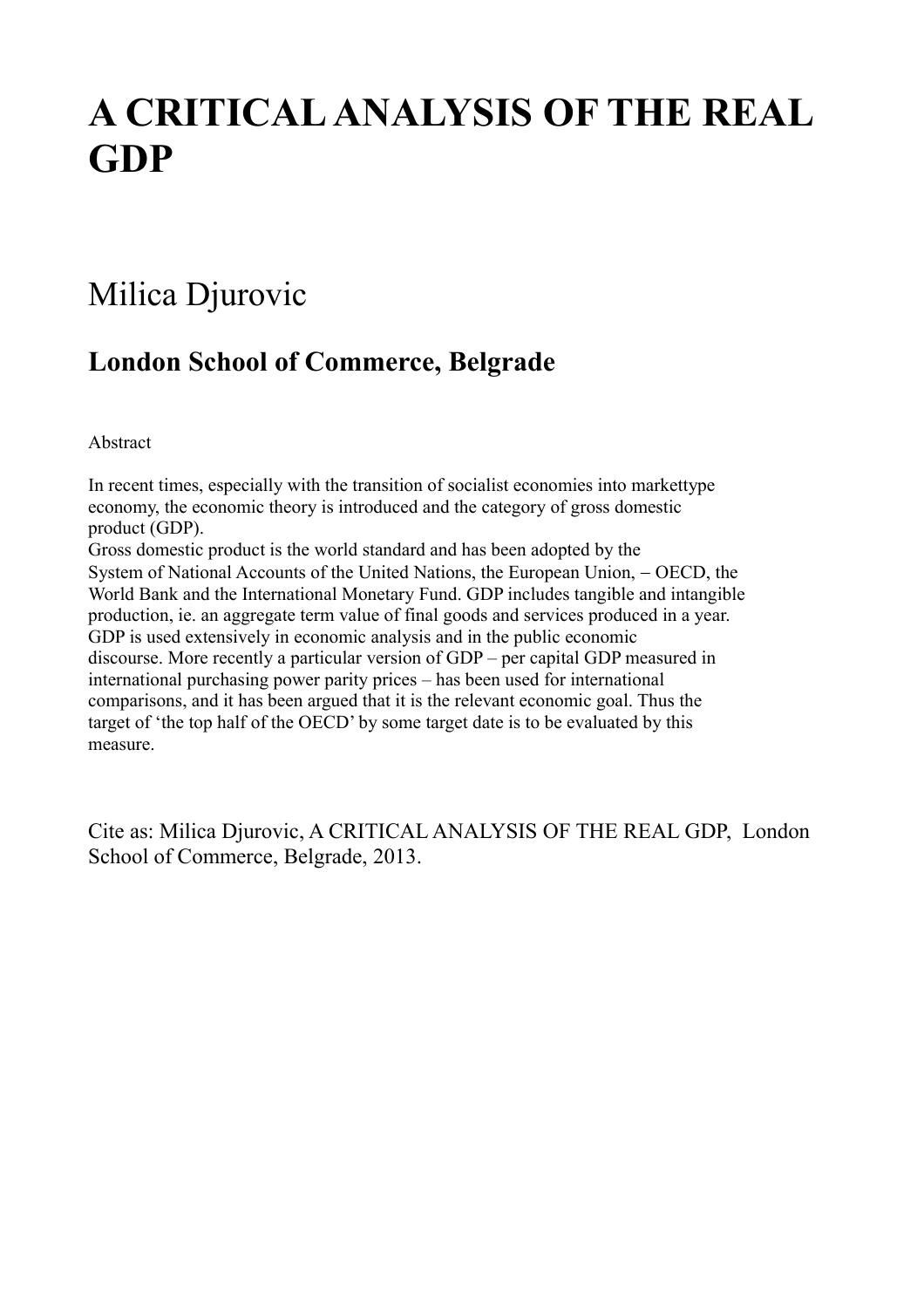#### **TABLE OF CONTENTS**

| 6. Measuring GDP there are The Expenditure Approach and The Income |
|--------------------------------------------------------------------|
| 7. Macroeconomic indicators in Serbia in the period of             |
|                                                                    |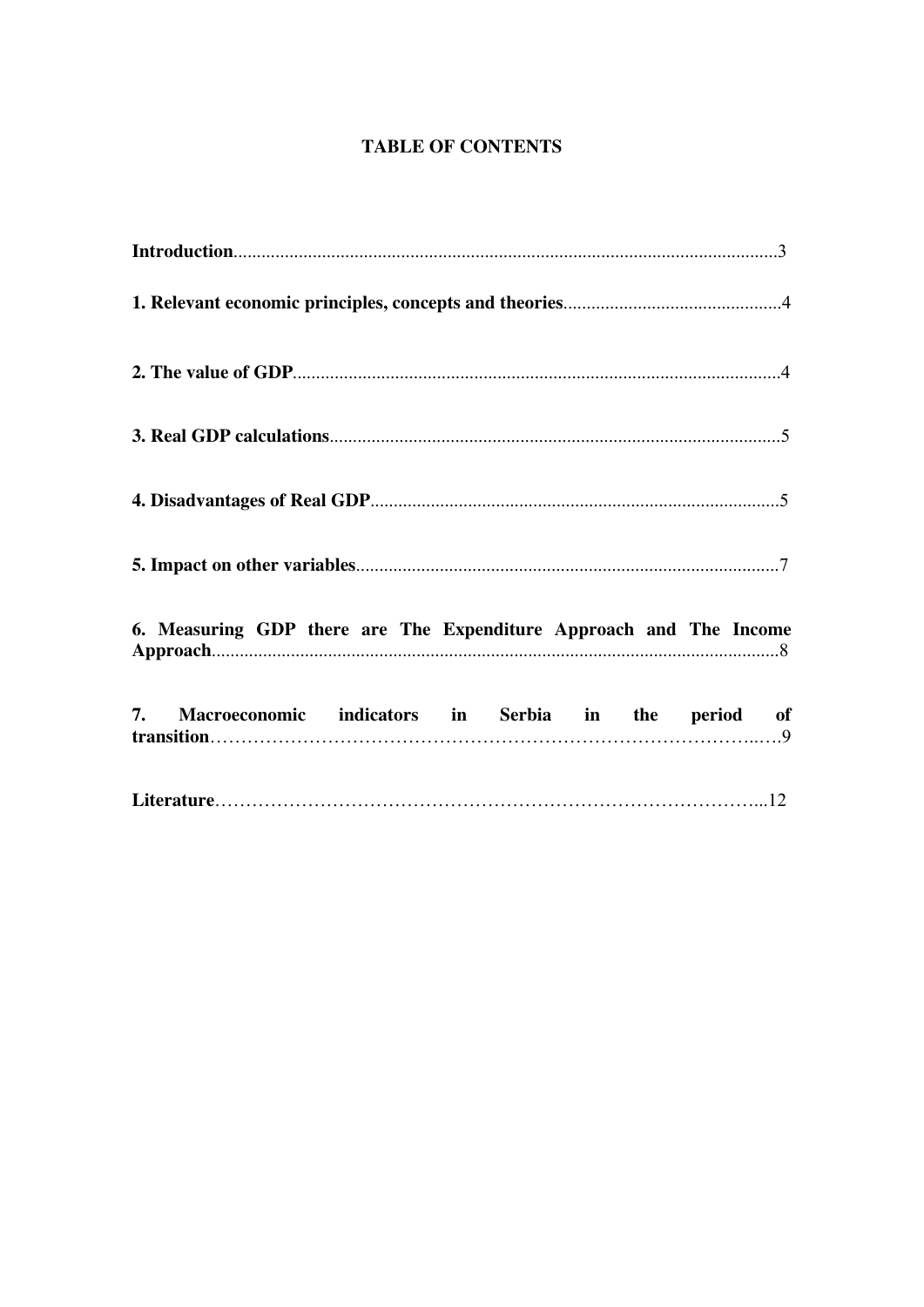#### **Introduction**

In recent times, especially with the transition of socialist economies into markettype economy, the economic theory is introduced and the category of gross domestic product (GDP).

Gross domestic product is the world standard and has been adopted by the System of National Accounts of the United Nations, the European Union, - OECD, the World Bank and the International Monetary Fund. GDP includes tangible and intangible production, ie. an aggregate term value of final goods and services produced in a year.

GDP is used extensively in economic analysis and in the public economic discourse. More recently a particular version of GDP – per capital GDP measured in international purchasing power parity prices – has been used for international comparisons, and it has been argued that it is the relevant economic goal. Thus the target of 'the top half of the OECD' by some target date is to be evaluated by this measure.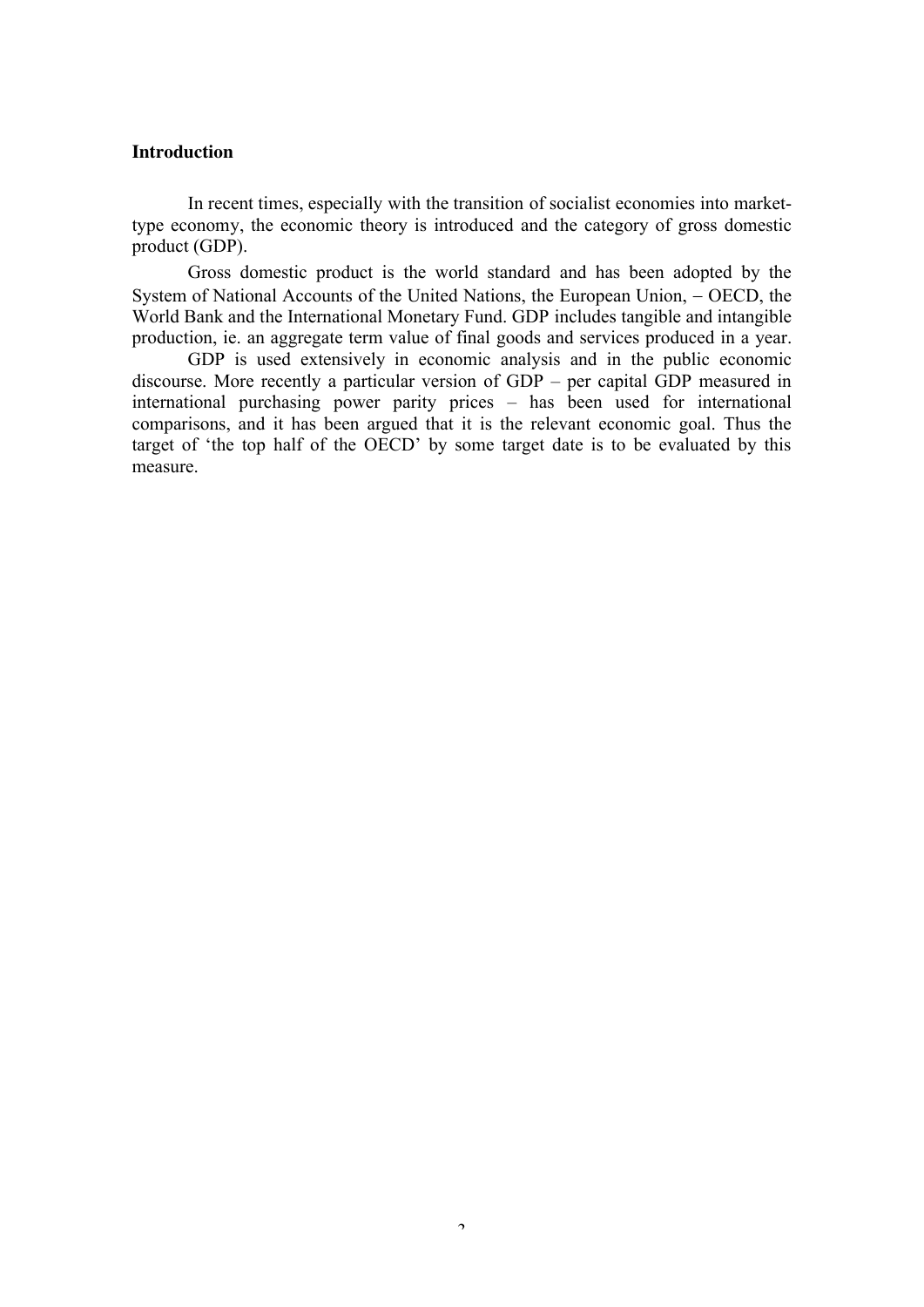#### **1. Relevant economic principles, concepts and theories**

Gross domestic product (GDP) is the annual aggregate money value of all final goods and services produced by the economy. GDP changes over time when the output of goods and services changes, and when the prices of these goods and services change.

Economic growth occurs when the total output of goods and services increases. Since a change in GDP can be caused by a change in prices rather than a change in output, in order to measure economic growth we must adjust GDP for the effects of inflation. Inflation-adjusted GDP is called real GDP, and it is computed by dividing nominal GDP by the relevant price index.

GDP is the most prominent indicator derived from the System of National Accounts (SNA). As such, it is embedded in a comprehensive data base which attempts to characterise the main movements in the economy by statistical measures of income, production and expenditure at the aggregate, sectoral and industry level.

Although this is not always evident in the popular discourse, economic analysis sees the various elements of the SNA interacting with each other – behaviourally as well as mathematically – and the GDP as a summary indicator of the interactions.  $(http://www.eastonbh.ac.nz/2004/08/the$  relevance of  $gdp/$ 

The process of calculating GDP:

- adding all final goods and services at current prices, or
- adding value added (value added) of the company, or
- adding the factor income of all companies

Use:

- personal consumption
- government or public spending
- investment
- net exports (positive difference between exports and imports).

#### **2. The value of GDP**

The value of GDP can be determined, nominal and real values.

Real GDP (the value of GDP at a base year price level) is most often used to compare a single economy's output at various points in time. However, it is not uncommon to use real GDP to compare economies or to use nominal GDP to evaluate a single economy's history. It is important to not only understand the difference between real GDP and nominal GDP, but the difference between real and nominal as well.

Nominal GDP is GDP evaluated at current market prices. Therefore, nominal GDP will include all of the changes in market prices that have occurred during the current year due to inflation or deflation. Inflation is defined as a rise in the overall price level, and deflation is defined as a fall in the overall price level. In order to abstract from changes in the overall price level, another measure of GDP called real GDP is often used.

4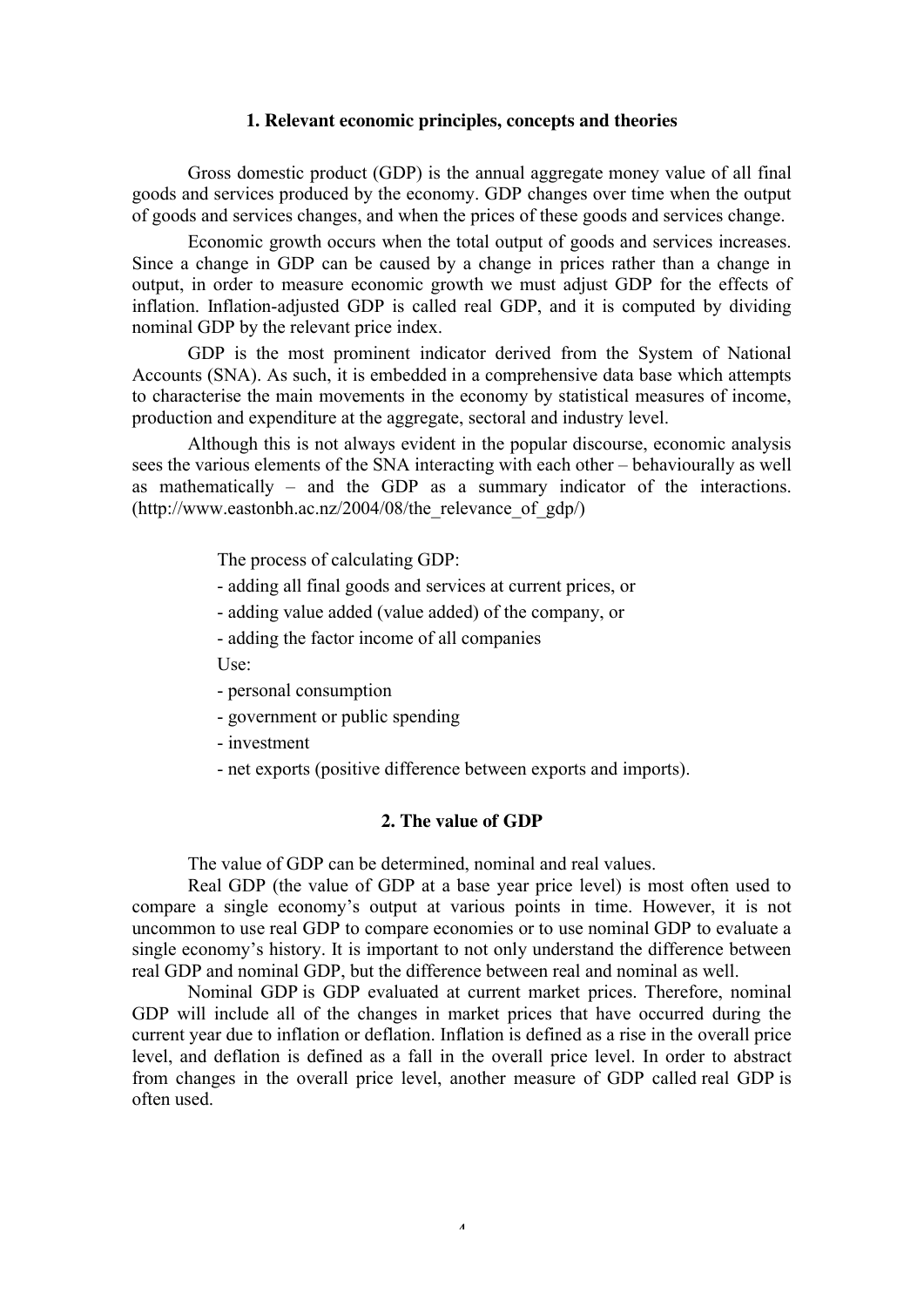#### **3. Real GDP calculations**

Official publications present real value-added (GDP) through a chain method whereby each year's value-added at current prices is recalculated at the previous year's prices, not a fixed year's prices. Thus, no complete and updated series exists for real value-added in level; only real growth rates for the main economic sectors and output tables for the subsectors are published.

We then simply calculate each sector's contribution to growth as that sector's real rate of growth multiplied by its share in GDP of the previous year at current prices, for each year. Similarly, we calculate the contribution of final uses of GDP based on their respective real growth rates and their shares in total GDP of the previous year at current prices. Changes in stocks are incorporated in private sector investment assuming a similar price deflator.( [http://www.imf.org/external/country/LBN/rr/2011/030311.pdf\)](http://www.imf.org/external/country/LBN/rr/2011/030311.pdf)

Real GDP is calculated as the product of the physical volume of production and price, but it did not cost in each of those years (current prices), but fixed prices. It may be the price to-any in years, which indicates that the annual amount of real GDP were different, depending on which of the current prices are used as permanent not price. However, then the rate of change in real GDP unchanged. (Josifidis, Djukic, 1994.)

#### **4. Disadvantages of Real GDP**

Real GDP does not measure all factors that influence in market. Household production is excluded from GDP, because these activities are not traded in markets. Examples are cooking, cleaning the rooms, fixing a water leak yourself, mowing the lawn yourself, taking care for children, growing vegetables, etc. This is known as Non-Market production. For instance if you choose to purchase television instead of growing your own food and now have to purchase it, in this case value of your food will be include in GDP. [\(http://www.investopedia.com/exam-guide/cfa-level-](http://www.investopedia.com/exam-guide/cfa-level-1/macroeconomics/limitations-gdp-alternative.asp)[1/macroeconomics/limitations-gdp-alternative.asp\)](http://www.investopedia.com/exam-guide/cfa-level-1/macroeconomics/limitations-gdp-alternative.asp) Consequently GDP undervalue total production since it not include household production and therefore overvalue the growth rate of total production. This is happen owing to market production, which is part of GDP, is replacing household production, which is not part of the GDP. Two trends demonstrate this. First is jump in female employment in recent times. The second is purchasing more and more home-produced goods and services. For example nowadays more families eat out; usually they eat in fast-food restaurants.

The underground economy is business activity that cause unreported revenues and take place outside of the established laws, regulations and other legal and financial obligations that are related with the industry. Due to this it is excluded from the GDP. Underground economy includes production and distribution of soft and hard drugs, paying labour force less than the minimum wage, prostitution, avoiding paying income taxes. It is estimated that the scale of the underground economy is between 3.5 and 13.5 per cent of GDP in the United Kingdom. (Parkin, Powel, Mattews, 2008) When there are high taxes or if regulations are very restrictive, the underground economy will be broadened. Conversely the underground economy will be reduced if there is reduction of taxes and regulations. Such as during the 1980, when taxes were reduced people to a greater extent were reporting incomes. Therefore in the 1980 increasing of GDP was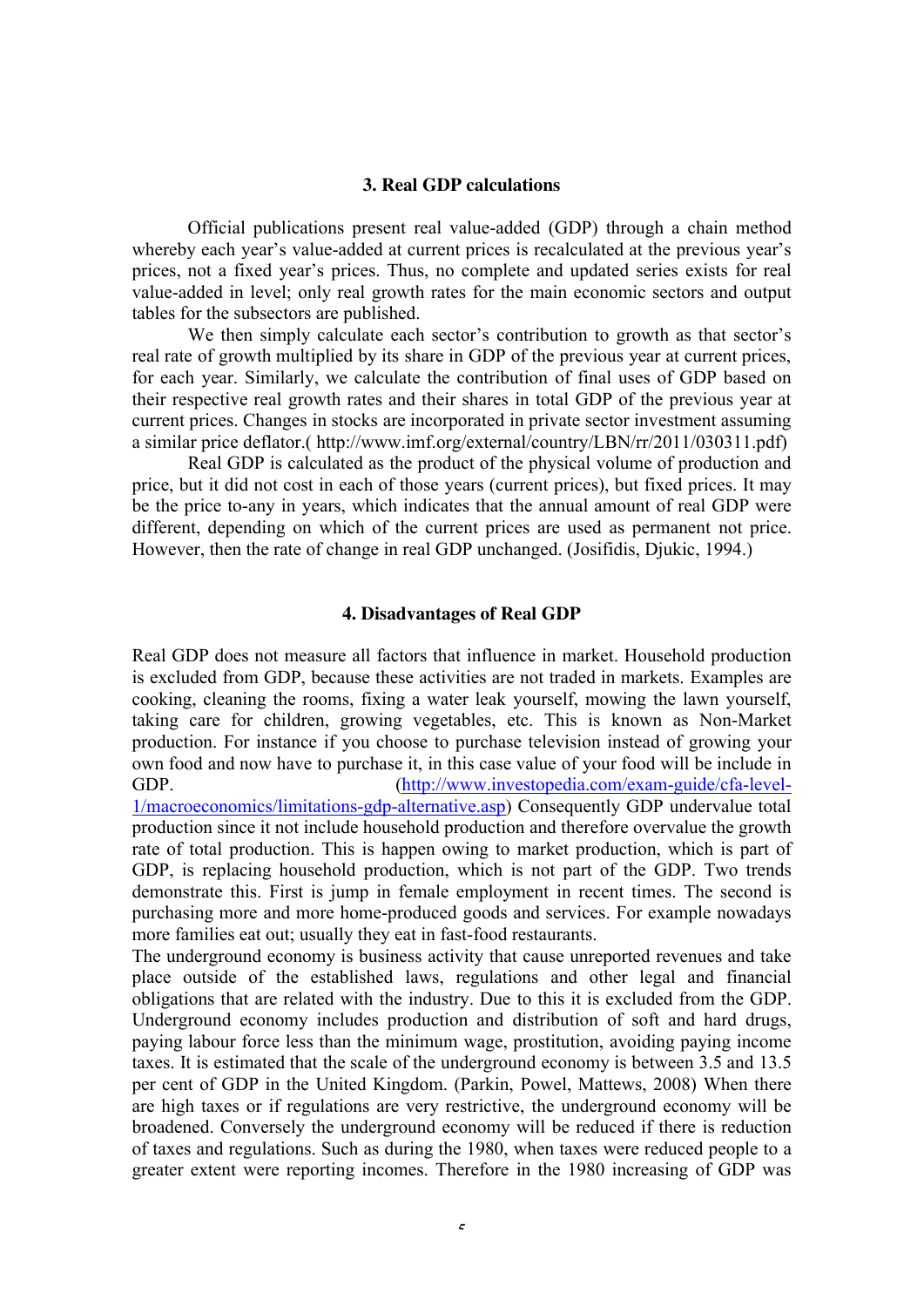because of shift from the underground economy not due to rise in production. Survey shows that Nigeria and Thailand have the world largest black economy- more than 70% of GDP. Apart from this real GDP falls in showing how the income is distributed. For this reason GDP does not decrease gap between poor and rich people. However there is the Gini coefficient which shows the equality of income. The world's most unequal region is Latin America where Gini coefficient is around 0.5, whereas is developed countries is about 0.3.

Life expectancy at birth reached 80 years in 2010**,** a gain of more than 10 years since 1960. ( [http://www.oecdbetterlifeindex.org/topics/health/\)](http://www.oecdbetterlifeindex.org/topics/health/) Although health and life expectancy are not included directly in the real GDP we can conclude that higher GDP influences on better medical research, healthcare, healthier good and better exercise equipment. Improved life expectancy has contributed betterment in other determinants especially living standard, environmental improvement, lifestyle changes and better education. But unfortunately now we have new problems health problems, particularly AIDS, suicide, drug abuse and etc. We can conclude that real overextend improvement in the standard of living.

Leisure time is very important for the economy since it contributes to our economic well-being. If we have more leisure time we are in better situation. For instance people can work 12 hours so country would increase its output. But this might not mean that people will be better off since they have no leisure time to enjoy it. (http://econperspectives.blogspot.com/2008/08/limitations-of-using-gdp-as-measure-

of.html) Our working time is calculated as part of the GDP but our leisure time is not. Furthermore through the years leisure time has increased constantly. We can take for instance some people who take early retirement or taking more holidays. And these improvements in the economy are not calculated in the GDP.

GDP does not calculate the quality of the environment. "GDP seems to represent economic growth at all costs." [\(http://sites.psu.edu/kaylasusko/2013/01/18/no-gdp-of-a](http://sites.psu.edu/kaylasusko/2013/01/18/no-gdp-of-a-nation-without-environmental-representation/)[nation-without-environmental-representation/\)](http://sites.psu.edu/kaylasusko/2013/01/18/no-gdp-of-a-nation-without-environmental-representation/) If we persistently make more and more products we cause animal endangerment, flooding, deforestation, we pollute water, decrease the likelihood of an energy sustainable future by promoting a great use of fuels, etc. All these things cause harm to our environment and damage our potential to be a sustainable world. It does not necessarily mean that as we become richer we pollute the environment. Some rich people appreciate clean environment and they are willing to pay for that.

Another point worth mentioning is that Real GDP does not adequately display quality of products. For instance nowadays television set is much superior to 10 years ago. In addition to this GDP does not show changes in quality particularly: airplane safety, cars, hotel rooms, etc. Also GDP does not show quality of life. Countries with small GDP usually have infants with low birth weight, higher rate of infant mortality and worse education.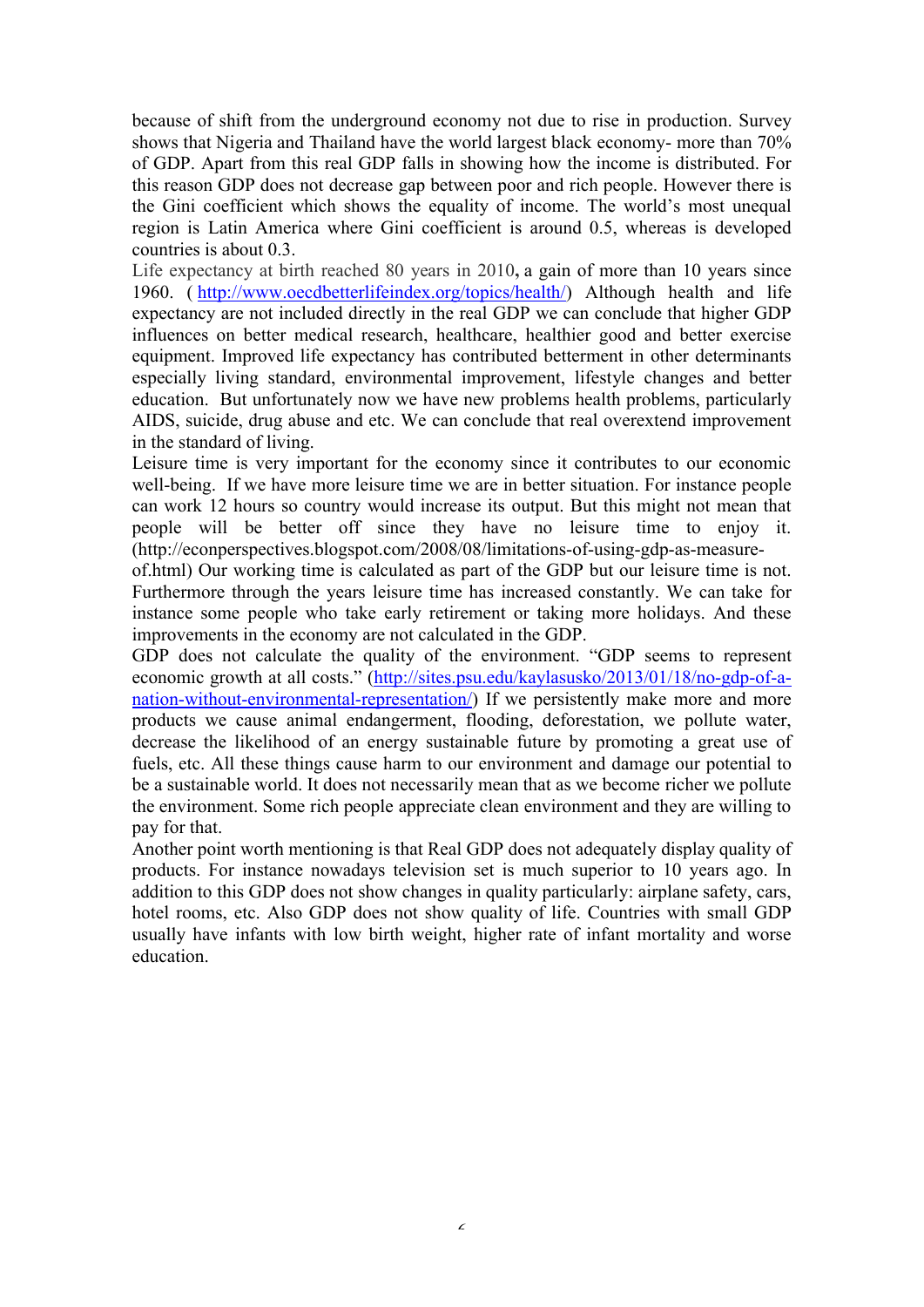#### **5. Impact on other variables**

A [GDP](http://www.economicswebinstitute.org/glossary/gdp.htm) component as it is, consumption has an immediate impact on it. An increase of consumption rises GDP by the same amount, other things equal. Moreover, since current income (GDP) is an important determinant of consumption, the increase of income will be followed by a further rise in consumption: a [positive feedback loop](http://www.economicswebinstitute.org/glossary/feedback.htm) has been triggered between consumption and income.

An autonomous increase of consumption, if at the same level of income, would reduce [savings,](http://www.economicswebinstitute.org/glossary/savings.htm) but the positive loop just described (known as the "Keynesian multiplier") will simply an increase of income level with a positive impact on future savings.

If directed to goods and services produced abroad, an increase of consumption will immediately push up [imports,](http://www.economicswebinstitute.org/glossary/imports.htm) while a similar indirect effect will result from consuming domestic products requiring foreign raw materials, [energy,](http://www.economicswebinstitute.org/glossary/energy.htm) semimanufactured goods.

Since usually the States separately tax consumption (say with a VAT tax), an increase of consumption will also boost this type of [State revenue,](http://www.economicswebinstitute.org/glossary/taxrev.htm) as well as import duties revenue in the case of imported goods. The growth mechanism of consumptionincome will also provide State revenue through income taxes.

To the extent firms decide to invest forecasting future demand and comparing it with present production capacity, an increase of consumption may induce new [investment.](http://www.economicswebinstitute.org/glossary/invest.htm) In particular:

1. soaring consumption rises the production capacity utilization, with positive effects on [profits;](http://www.economicswebinstitute.org/glossary/profits.htm)

2. it improves expectations on future demand;

3. it improves the financial conditions for funding investment both through profits and loans.

If exports are a second-best solution for domestic firm, an increase of domestic consumption might decrease [export,](http://www.economicswebinstitute.org/glossary/exports.htm) since at the same level of production firms would prefer to sell inside the country. To verify this by yourself, try and play ["You are an](http://www.economicswebinstitute.org/software/exporter.htm)  [exporter"](http://www.economicswebinstitute.org/software/exporter.htm).

Consumer dissatisfaction with current products can lead to faster adoption of new products, thus intertwining the whole new product development cycle.

An increased total market demand may induce firms to increase prices, the more so when they operate at full production capacity or they operate on [monopolized](http://www.economicswebinstitute.org/essays/monopolist.htm)  [markets.](http://www.economicswebinstitute.org/essays/monopolist.htm) Thus increased [price level](http://www.economicswebinstitute.org/glossary/pricel.htm) and accelerated [inflation](http://www.economicswebinstitute.org/glossary/inflat.htm) can be an effect of booming consumption. (http://www.economicswebinstitute.org/glossary/cons.htm)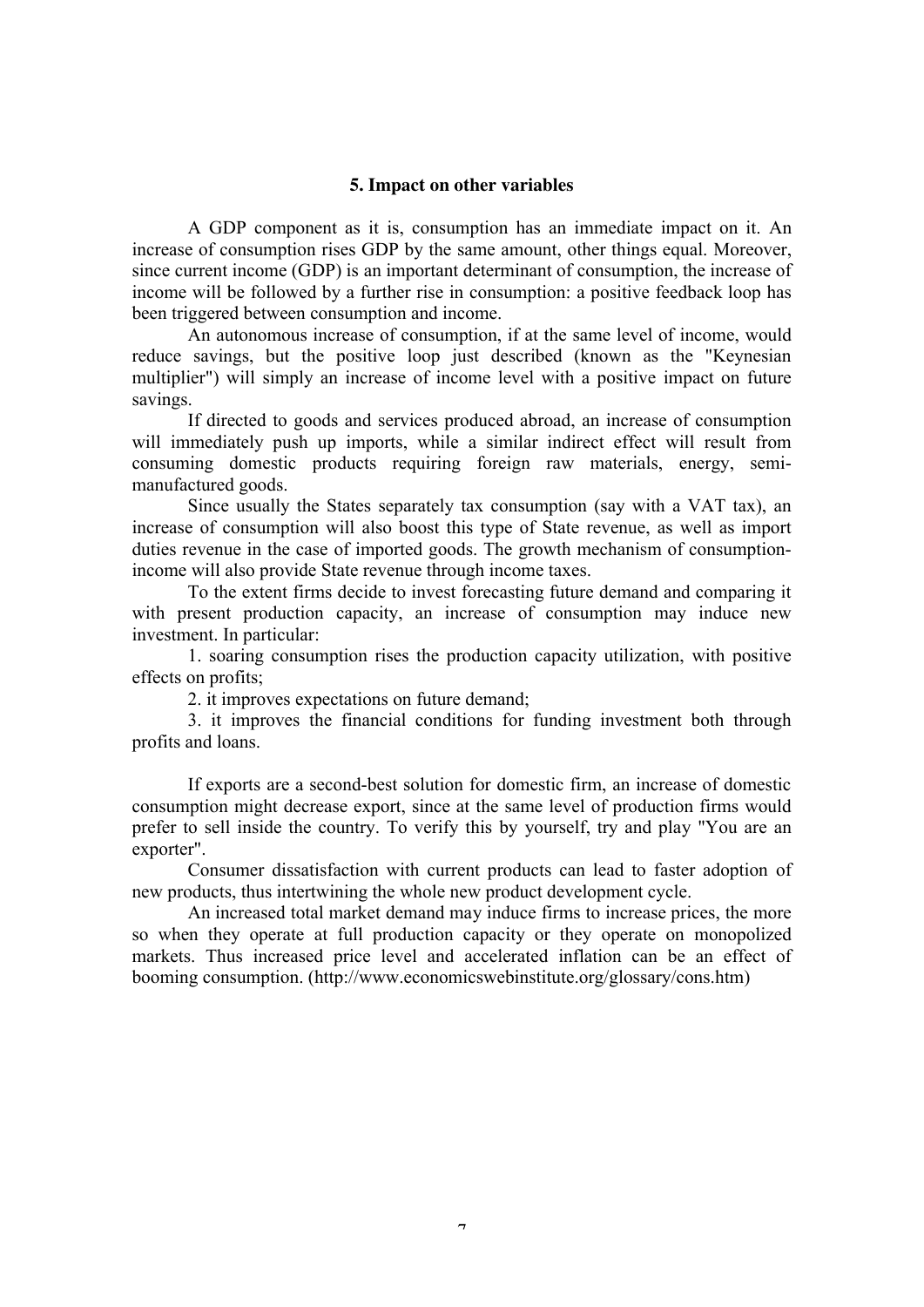#### **6. Measuring GDP there are The Expenditure Approach and The Income Approach**

There are two ways of measuring GDP, the expenditure approach and the income approach. The expenditure approach is to add up the market value of all domestic expenditures made on final goods and services in a single year. Final goods and services are goods and services that have been purchased for final use or goods and services that will not be resold or used in production within the year. Intermediate goods and services, which are used in the production of final goods and services, are *not included* in the expenditure approach to GDP because expenditures on intermediate goods and services are included in the market value of expenditures made on final goods and services. Including expenditures on both intermediate and final goods and services would lead to double counting and an exaggeration of the true market value of GDP.

Total expenditure on final goods and services is broken down into four large expenditure categories, according to the type of good or service purchased. The sum total of these four expenditure categories equals GDP. These four expenditure categories are

1. Consumption expenditures: Personal consumption expenditures on goods and services comprise the largest share of total expenditure. Consumption good expenditures include purchases of nondurable goods, such as food and clothing, and purchases of durable goods, such as appliances and automobiles. Consumption service expenditures include purchases of all kinds of personal services, including those provided by barbers, doctors, lawyers, and mechanics.

2. Investment expenditures: Investment expenditures can be divided into two categories: expenditures on fixed investment goods and inventory investment. Fixed investment goods are those that are useful over a long period of time. Expenditures on *fixed investment goods* include purchases of new equipment, factories, and other nonresidential housing as well as purchases of new residential housing. Also included in fixed investment expenditures is the cost of replacing *existing* investment goods that have become worn out or obsolete. The market value of all investment goods that must be replaced in a single year is referred to as the depreciation for that year. *Inventory goods* are final goods waiting to be sold that firms have on hand at the end of the year. The year-to-year change in the market value of firms' inventory goods is considered investment expenditure because these inventory goods will eventually yield a flow of consumption or production services.

3. Government expenditures: Government expenditures on consumption and investment goods and services are treated as a separate category in the expenditure approach to GDP. Examples of government expenditures include the hiring of civil servants and military personnel and the construction of roads and public buildings. Social security, welfare, and other transfer payments are not included in government expenditures. Recipients of transfer payments do not provide any current goods or services in exchanges for these payments. Hence, government expenditures on transfer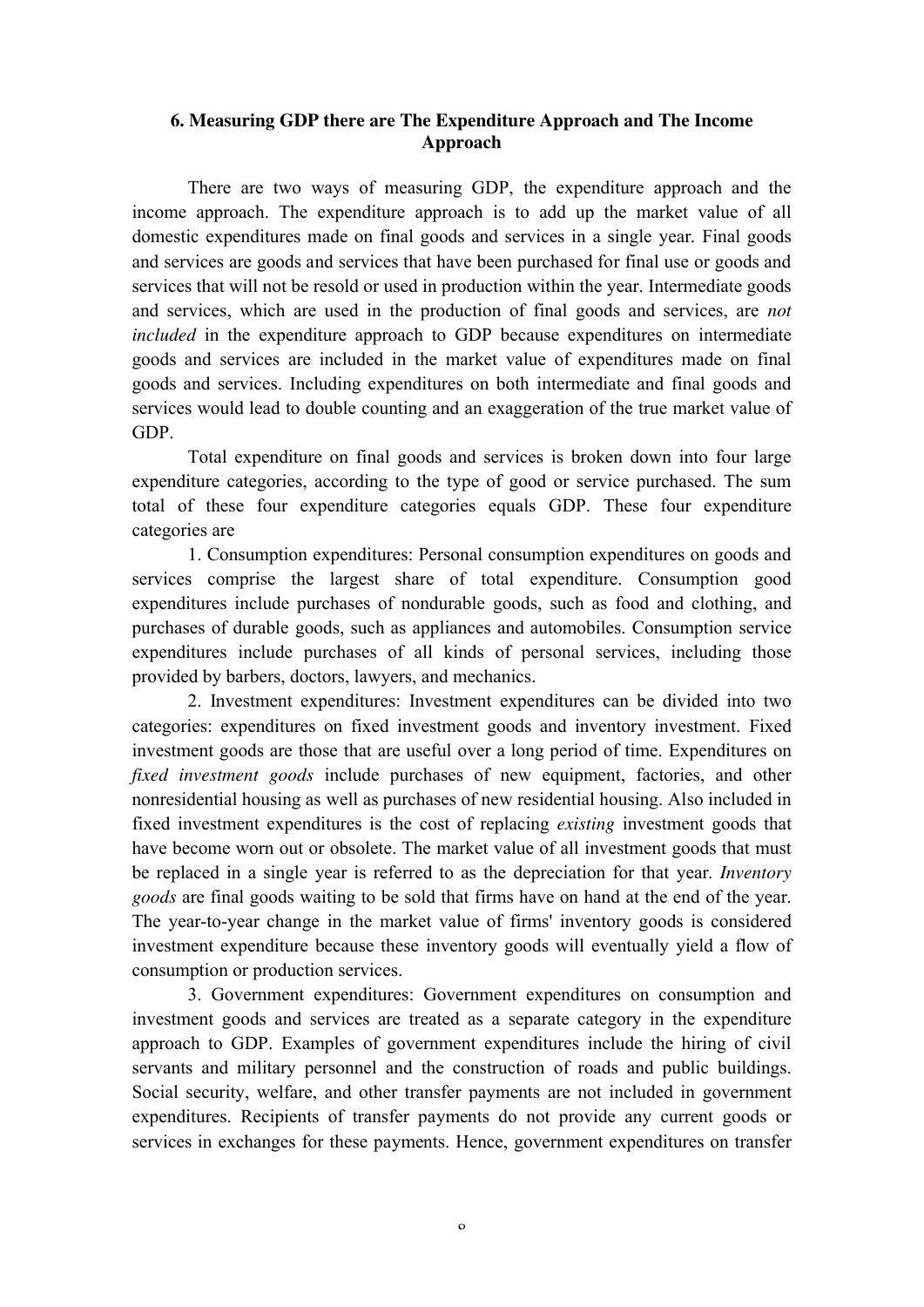payments do not involve the purchase of any new goods or services and are therefore excluded from the calculation of government expenditures.

4. Net exports: Exports are goods and services produced domestically but sold to foreigners, while imports are goods and services produced by foreigners but sold domestically. In the expenditure approach to GDP, expenditures on exports are added to total expenditures, while expenditures on imports are subtracted from total expenditures. Alternatively, one can calculate a net export, which is defined as expenditures on exports minus expenditures on imports, and add the value of net exports to the nation's total expenditures. (http://www.cliffsnotes.com/study\_guide/GDP.topicArticleId-9789,articleId-9733.html)

#### **7. Macroeconomic indicators in Serbia in the period of transition**

Transition in Serbia began in 2000, when they acquired the basic conditions for its implementation. The liberalization of trade relations and capital account balance has enabled the integration of economic systems of Serbia in international financial and trade flows. Initiated changes in the economic domain, though under the influence of many factors that influence them have depreciation, assumed the character of irreversible processes.

The reform of the economic system, it is difficult to return to the starting position, but rather to talk about her fluctuating tempo and instruments of macroeconomic policy, which often need to establish a balance between the diametrically opposed economic goals.

Serbia improved its ranking moving up 24 places to 68th position out of 175 countries ranked by business conditions in the world, according to a survey of the World Bank and the International Finance Corporation (IFC) in the report "Doing Business 2007" (Doing Business 2007). Serbia has surpassed all former Yugoslav republics except Slovenia. Although implemented many changes, Serbia has lost its place in the reforms that it had in last year's report. The World Bank states that the major changes introduced Serbia electronic data storage in customs affairs, enabling the electronic issuance of declarations and shorten the process of importing from 44 to 12 days and exports from 32 to 11 days.

Reforms have reduced the credit risk Serbia and enable entrepreneurs to borrow more easily than before. As for the security of investors, Serbia is 60, Bosnia and Herzegovina on 83 to 156 Croatia and Albania in 162 place. [\(www.](http://www.siepa.sr.gov.yu/srp/news/region.htm)  [siepa.sr.gov.yu/srp/news/region.htm\)](http://www.siepa.sr.gov.yu/srp/news/region.htm)

However, the economic system of Serbia is characterized by structural defects, which are reflected primarily in a significant gap between production and demand aggregate.

According to the projections of the International Monetary Fund, the nominal value of GDP in Serbia in 2007 will amount to 30.969 billion, or \$ 3,699 per capita. During the period 2005-2007 there is potitivan trend GDP growth (Table 1). However, the problem of sustainability of such growth.

|  | Table 1: Gross Domestic Product in Serbia in the period 2005-2007 |  |  |
|--|-------------------------------------------------------------------|--|--|
|--|-------------------------------------------------------------------|--|--|

|                   | 2005   | 2006                                | 2007   |
|-------------------|--------|-------------------------------------|--------|
| GDP nominal mlrd. | 24.058 | 544<br>∼<br>$\cdot$ $\cdot$ $\cdot$ | 30.969 |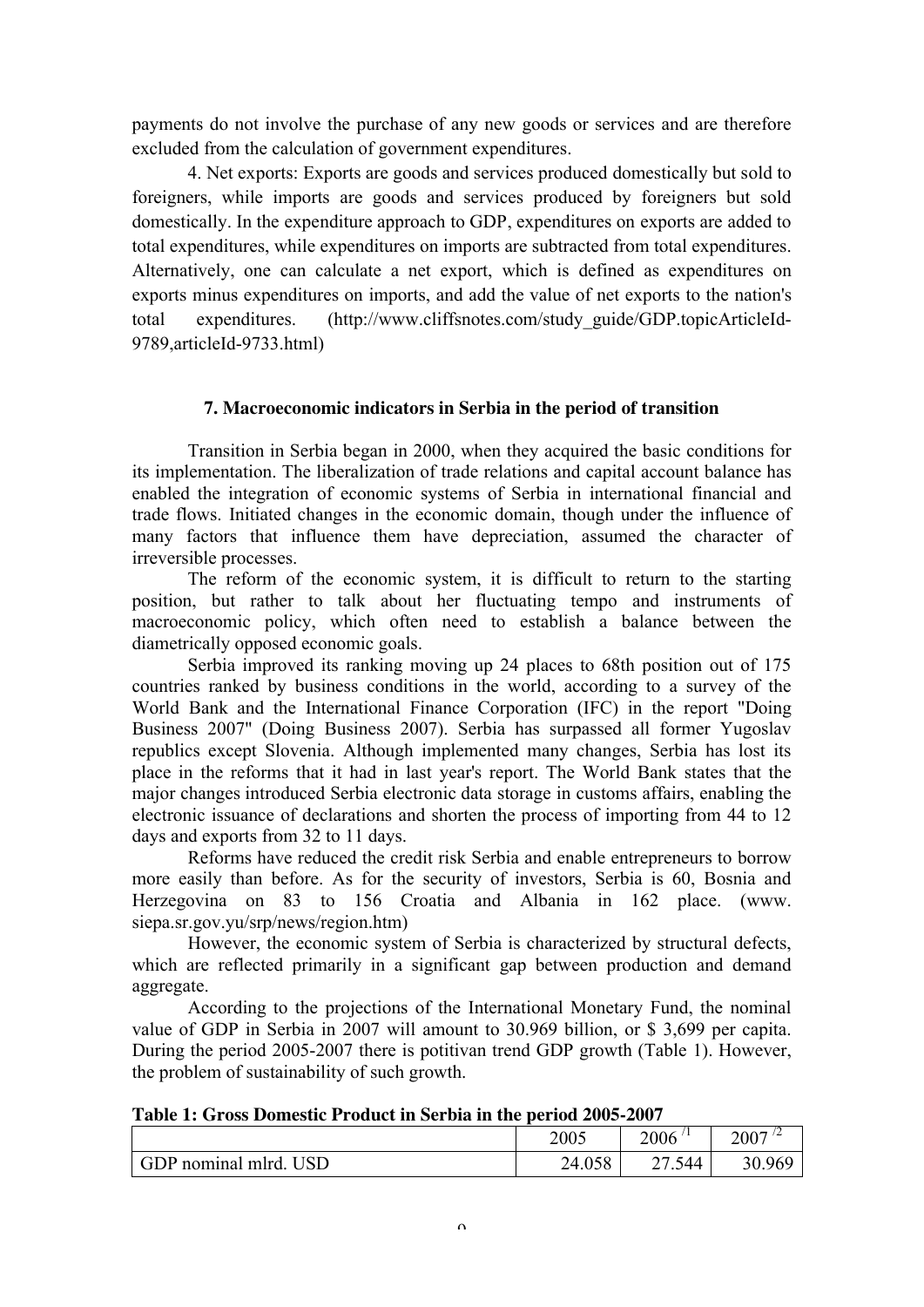| GDP per capita USD $\frac{3}{5}$              | 2.880  | 3.294  | 3.699  |
|-----------------------------------------------|--------|--------|--------|
| GDP PPP mlrd. international dollars           | 44.665 | 47.770 | 51.162 |
| GDP per capita PPP (international dollars) /3 | 5.348  | 5.713  | 6.112  |
| GDP per capita nominal USD $^{4}$             | 3.229  | 3.697  | 4.157  |
| GDP per capita PPP (international dollars) /3 | 5.995  | 6.412  | 6.867  |
| *1 Evaluation of the IMF                      |        |        |        |

\* 2 projection of the IMF;

\* 3 GDP per capita is calculated based on the population of 8.3 million. residents;

\* 4 authors estimate based on 7.45 million. residents;

Source: www.imf.org: International Monetary Fund, World Economic Outlook Database

According to a study on the competitiveness of the Serbian economy (Al (2003), Competitiveness of Serbia, Jefferson Institute in Belgrade), the technology index among the countries in transition Serbia is in last place, and the ongoing growth of its GDP is higher than what would result from the equipment of our economy. Consequently, the current growth is not sustainable without a significant increase in investment. Insufficient investment in new production programs and represents a limiting factor in the growth of exports, due to the lack of quality competitiveness factors (design, European mark of quality, standards, etc..). Also, the lack of investment in modern equipment and technology, leading to outdated production structures and izraubovanih capacity.

Without rapid economic development, increasing the total volume of material production and gross domestic product per capita and substantial change in the structure of their the economy can not get rid of the addiction economic relations. Both this process, on the one hand economic growth, on the other, the structural changes of the economy, current at the same time and are in mutual interdependence. No structural changes can not be achieve rapid economic growth, nor the structural changes made in countries whose economies and where there is stagnant GDP growth and national income. (Kragulj, 2009)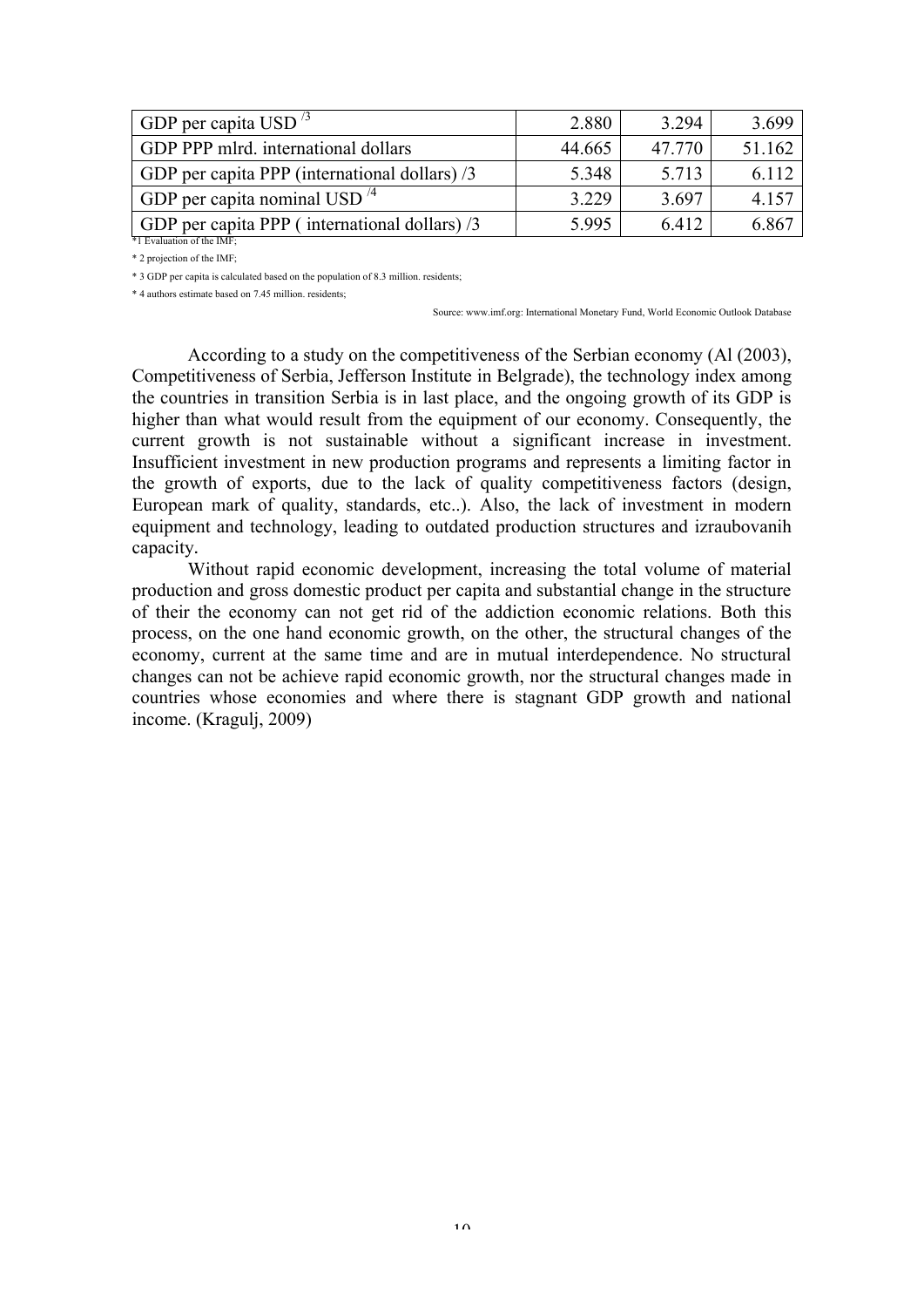#### **Conclusion**

The fundamental understanding of many economic problems poynavanje assumed structure of the market economy and its functioning.

GDP included the value of the final product. With aspects of the economy as a whole, on the final product is considered that does not go into further processing as an input to produce other goods. Considered the only way goods and services are included in GDP. By eliminating multiple products allows addition medufaznih without causing the hypertrophy of the volume and value of production.

In order to correct these basic shortcomings of GDP, as usually korišenog indicators of the level of economic development of a country, introduces the approach of the net economic welfare. The main deduction applies to environmental aspects (environmental pollution, depletion of natural resources ..) The main additional items slobodng the value of time and the gray economy.

Although one of the primary goals of every country to achieve the highest possible level economic development, the importance of economic development is extremely significant for all underdeveloped country.

It should be noted that the future of the Serbian economy largely dependent on increasing the FDI foreign investment. For this reason, you should take additional measures in creating quality of the business environment in every respect to foreign investors.

11